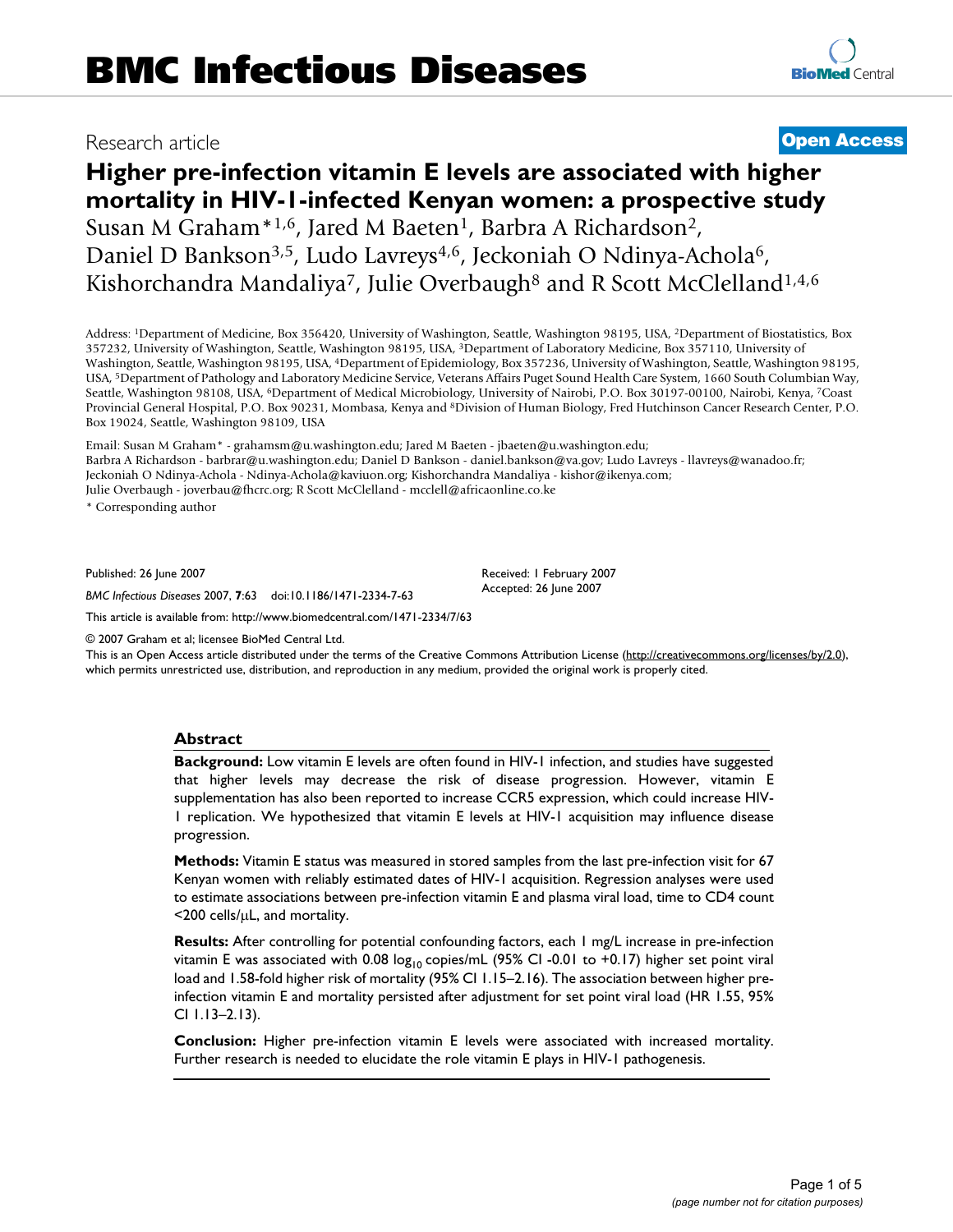# **Background**

Vitamin E plays a complex role in maintaining immune function. Low levels of this micronutrient have been found in HIV-1-infected individuals with both asymptomatic and advanced disease [1,2]. *In vitro*, vitamin E has been reported to inhibit HIV-1 transcription and to suppress the activation of virus in latently infected cells [3,4]. Generally, a protective effect in HIV-1 infected persons has been assumed [5]. However, the effect of vitamin E on HIV-1 disease progression has not been well characterized, and its overall role remains unclear. Moreover, recent evidence suggests that vitamin E supplementation may increase CCR5 expression, which in turn could increase HIV-1 replication [6].

In prospective studies of HIV-1-infected people, higher vitamin E levels and higher intake have been associated with a lower risk of progression to AIDS [7,8]. However, vitamin E levels can decrease as HIV-1 infection progresses, and deficiencies found late in disease may result from advanced illness [9]. Most studies have been limited in their ability to determine the temporal sequence of HIV-1 acquisition and development of deficiencies. In addition, studies showing an advantage to high levels of vitamin E may have been confounded by factors (e.g., socioeconomic status) associated both with better nutritional intake or supplement use and with better HIV-1 disease outcomes.

Prospective studies of individuals who have been followed since prior to HIV-1 seroconversion provide a unique opportunity to study the effect of nutritional status before acquisition of the virus on the progression of HIV-1 disease. The Mombasa cohort was established to evaluate risk factors for HIV-1 acquisition and disease progression in a population of female sex workers. The purpose of this analysis of prospectively collected data from the cohort was to test the hypothesis that pre-infection vitamin E levels would be associated with HIV-1 disease outcomes.

# **Methods**

Beginning in February 1993, HIV-1-seronegative female sex workers attending a municipal clinic in Mombasa, Kenya were invited to participate in a prospective cohort study of risk factors for HIV-1 acquisition. Women were interviewed at study enrollment and at monthly intervals thereafter. A physical examination performed at each visit included specimen collection for diagnosis of sexually transmitted diseases. In addition, a blood sample was obtained for HIV-1 serologic testing. Women who seroconverted to HIV-1 during follow-up were asked to continue monthly clinic visits, and quarterly CD4 counts were obtained beginning in April 1998.

Services provided to study participants included HIV-1 counseling and testing, diagnosis and treatment of sexually transmitted diseases, and general outpatient care. For HIV-1 infected women, care included trimethoprim-sulfamethoxazole prophylaxis and treatment of opportunistic infections. During the study period, no women reported receiving antiretroviral therapy, which had limited availability in Kenya before 2004. Starting in March 2004, free antiretroviral therapy was provided to cohort participants according to WHO and Kenyan Ministry of Health Guidelines.

Participants who missed two consecutive clinic appointments were traced by study staff. For women who died, information on the date of death was collected from family, employers, or colleagues during tracing visits. From 1993 to 2000, we obtained verbal informed consent after participants either read or listened to a study nurse read a standardized consent document. Beginning in 2000, we implemented written consent for all new and continuing participants. This research was approved by the University of Washington, University of Nairobi, and Fred Hutchinson Cancer Research Center ethical review committees.

HIV-1 serologic testing was performed by an ELISA (Detect HIV, BioChem ImmunoSystems, Montreal, QC, Canada) and positive results confirmed by a second ELISA (Recombingen, Cambridge BioTechnology Ltd., Worcester, MA, USA). For women who seroconverted during follow-up, plasma samples from the two clinic visits before seroconversion were tested for HIV-1 RNA, using the Gen-Probe HIV-1 viral load assay [10,11]. A level of ≥100 copies/mL was used to define detection of virus in plasma. When RNA was detected, the date of infection was estimated at 17 days before the first RNA-positive sample. For women who had no plasma viremia detected before HIV-1 seroconversion, the date of infection was estimated at the midpoint between the last seronegative and the first seropositive visit. Women with >1 year between these two visits were excluded unless a positive HIV-1 RNA level was present before seroconversion, because the date of infection could not be estimated with sufficient precision.

Absolute CD4 counts were measured by one of two methods (Cytosphere, Beckman Coulter Corporation, Miami, FL, USA, or Zymmune, Bartels, Inc., Issaquah, WA, USA), which have been demonstrated to generate comparable results [12]. The first plasma viral load between 4 and 24 months after HIV-1 infection was taken to be the set point viral load.

Vitamin E levels in plasma were assessed by high performance liquid chromatography [13]. For 7 participants, a serum sample was the only pre-infection sample available. Because values measured in serum and plasma are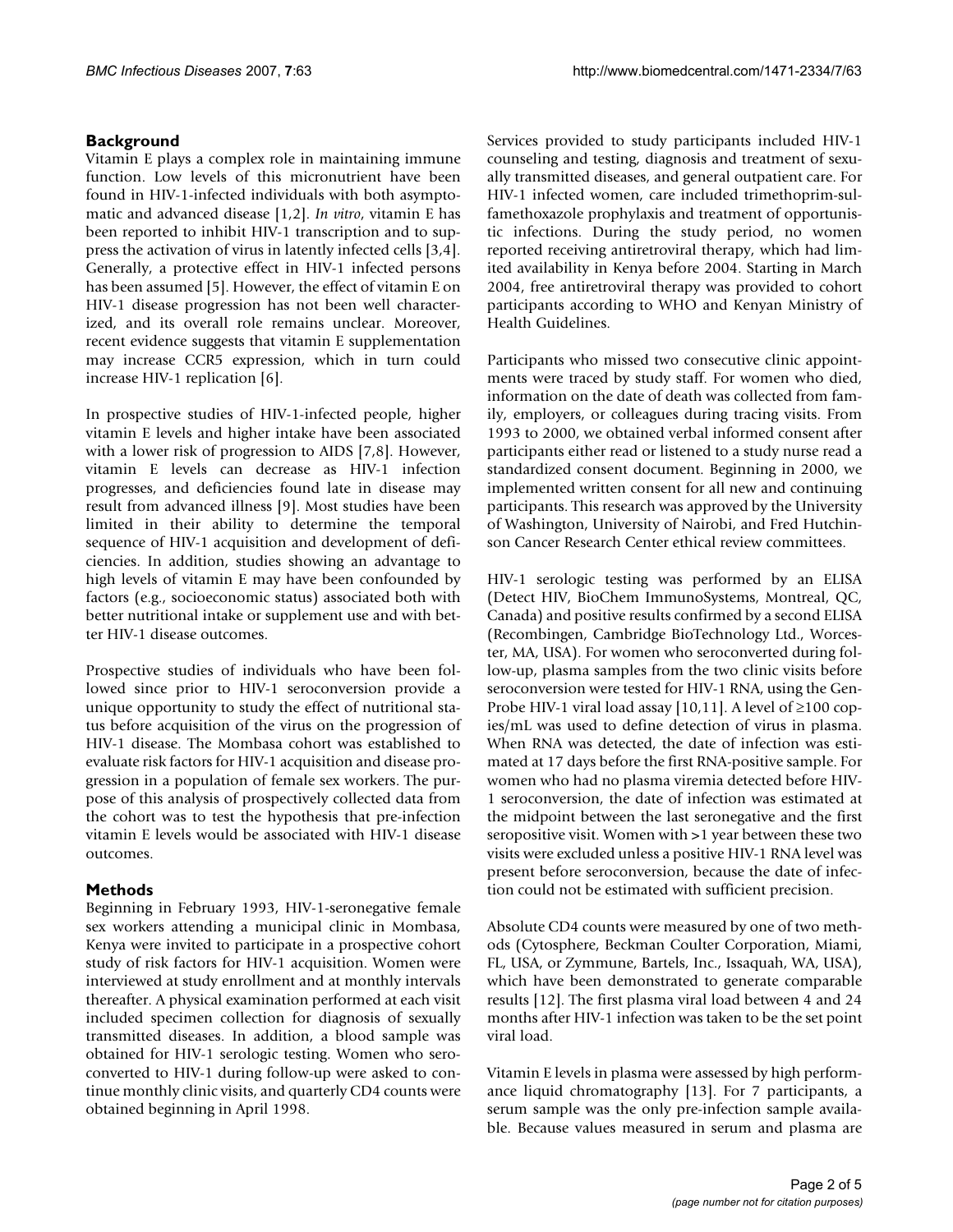comparable within the normal range [14], stored serum or plasma samples were used for assessment of vitamin E.

SPSS (version 12.0; SPSS Inc., Chicago, IL, USA) was used for data analysis. The viral load was set at 50 copies/mL for 2 samples with an HIV-1 RNA set point <100 copies/mL. Linear regression was used to estimate associations between pre-infection vitamin E level and set point viral load. Cox proportional hazards regression analysis was performed to evaluate the association between pre-infection vitamin E and time to CD4 count <200 cells/µL or death. Follow-up was censored at death or the last clinic visit. Multivariate models were used to control for potential confounding factors of the association between vitamin E status and HIV-1 disease progression, including hormonal contraceptive use and genital ulcer disease at the time of infection [11].

# **Results**

Between February 1993 and August 2001, 228 women seroconverted for HIV-1. Data on the follow-up of these women through March 2004 were included in this analysis. Sixty-seven (29%) were excluded because the date of infection could not be estimated with sufficient precision. Ninety-four women (42%) did not have blood samples available from the time points of interest (i.e., pre-infection and set point samples). The remaining 67 (29%) were eligible for analysis in this study, and vitamin E was assessed at the last pre-seroconversion visit at which no HIV-1 RNA was detected.

Pre-infection samples were collected a median of 30 days (IQR, 16 – 59) before HIV-1 infection. The median preinfection vitamin E level was in the low-normal range (7.5 mg/L; IQR,  $5.2 - 9.5$ ) and the prevalence of vitamin E deficiency (<5 mg/L) was 21%. Baseline characteristics for the 67 women included are summarized in Table 1. Women included in the analysis had a lower number of sex partners and sexual frequency in the 6 months preceding HIV-1 infection, but did not differ significantly from the 161 seroconverters excluded from this study for any of the other characteristics presented in Table 1.

The 67 women were followed for a median of 68 months (IQR, 45 – 85). Set point samples were collected a median

**Table 1: Characteristics of 67 Kenyan women at the time of HIV-1 infection**

| Characteristic                          | <u>N (%) or Median (IOR)</u> |  |
|-----------------------------------------|------------------------------|--|
| Age, years                              | $28(25 - 35)$                |  |
| Education, years                        | $8(7 - 10)$                  |  |
| I ive births                            | $1(1-2)$                     |  |
| Sex partners per week*                  | $1.0 (0.7 - 1.0)$            |  |
| Sex frequency per week*                 | $1.3(1.0 - 2.0)$             |  |
| Frequency of condom use $(\%)^*$        | $83(40 - 100)$               |  |
| Use of hormonal contraceptive method    |                              |  |
| Oral contraceptive pill                 | 15(22.4%)                    |  |
| DMPA <sup>+</sup>                       | 23 (34.3%)                   |  |
| Norplant                                | (1.5%)                       |  |
| None reported                           | 28 (41.8%)                   |  |
| Genital ulcer disease                   | 3(4.5%)                      |  |
| Time in cohort before infection, months | $9(3-21)$                    |  |

\* Average values per week for each woman, for the 6 months preceding HIV-1 infection.

† Depot medroxyprogesterone acetate

of 199 days (IQR, 154 – 267) after HIV-1 infection. The median set point viral load was  $4.7 \log_{10}$  copies/mL (IQR, 3.9 – 5.2). CD4 lymphocyte counts were available for 55 women (82%). Nineteen women (28%) progressed to a CD4 count <200 cells/µL, and twelve women (18%) died during follow-up: 1 with pneumonia, 1 with fever, 1 with hematemesis and abdominal distention, and 9 of unknown causes. Each 1-unit increase in  $log_{10}$  set point viral load was associated with a hazard ratio of 1.31 (95% CI,  $0.83-2.07$ ,  $p = 0.248$ ) for the risk for progression to a CD4 count <200 cells/µl and 1.66 (95% CI, 0.80–3.45, p = 0.176) for the risk of death.

After adjustment for potential confounding factors, each 1 mg/L increase in pre-infection vitamin E level was associated with a 0.08  $log_{10}$  copies/mL higher set point viral load (Table 2). No significant association was found between pre-infection vitamin E and time to CD4 count <200 cells/µL. Higher pre-infection vitamin E levels were associated with a 1.16-fold higher mortality risk. After adjustment, this association was strengthened to a 1.58 fold increase in mortality risk. Higher mortality persisted after further adjustment for set point viral load (adjusted hazard ratio 1.55, 95% CI 1.13 – 2.13, p = 0.006).

|  |  | Table 2: Association between pre-infection vitamin E status and measures of HIV-I disease progression |  |
|--|--|-------------------------------------------------------------------------------------------------------|--|
|--|--|-------------------------------------------------------------------------------------------------------|--|

| <b>Outcomes</b>                              | $\beta$ (95% CI)<br><u>or HR (95% CI)</u> |       | Adjusted* $\beta$ (95% CI)<br><u>or HR (95%CI)</u> |       |
|----------------------------------------------|-------------------------------------------|-------|----------------------------------------------------|-------|
| Set point viral load ( $log_{10}$ copies/ml) | $+.09$ (+.01, +.17)                       | 0.038 | $+.08(-.01,+.17)$                                  | 0.066 |
| $CD4$ count $\leq 200$ cells/ $\mu$ L        | 0.99(0.86, 1.13)                          | 0.85  | $1.02$ (0.88, $1.18$ )                             | 0.79  |
| Mortality                                    | 1.16(1.02, 1.33)                          | 0.024 | $1.58$ (1.15, 2.16)                                | 0.004 |

β, mean change in outcome for each 1 mg/L increase in vitamin E (linear regression); CI, confidence interval; HR, hazard ratio (Cox proportional hazards regression).

\* Adjusted for age at infection, education, parity, hormonal contraception at infection, GUD at infection [11].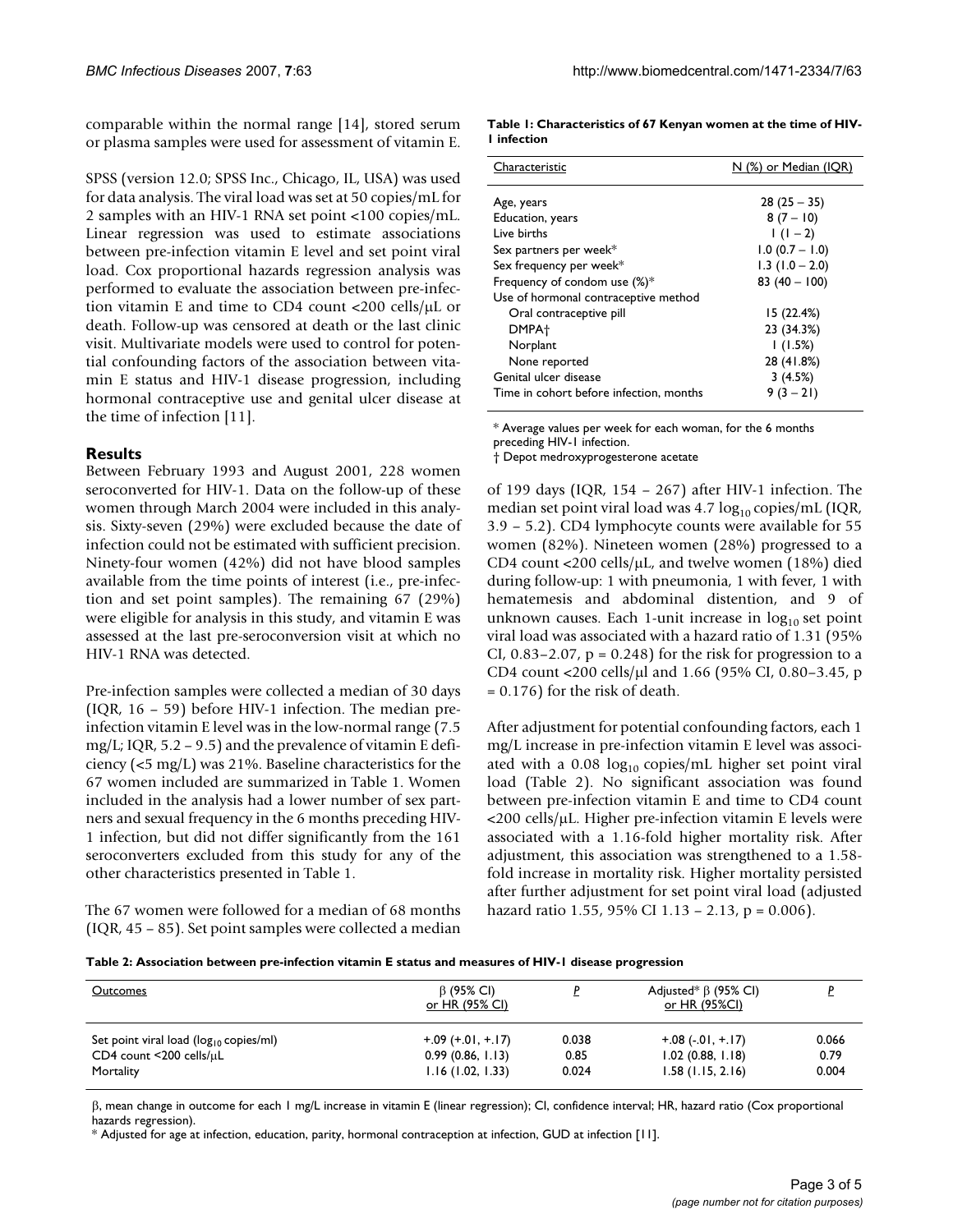# **Discussion**

In this study of women with well-defined dates of HIV-1 infection, vitamin E levels before HIV-1 infection were associated with higher mortality. For each 1 mg/L increase in pre-infection vitamin E, there was an approximately 60% higher relative risk of death. An association between higher vitamin E levels and higher set point viral load was of borderline significance. However, the higher mortality risk persisted after adjustment for set point viral load, suggesting that the association between pre-infection vitamin E and mortality may be independent of its effect on the plasma viral load at set point.

A higher prevalence of vitamin E deficiency in HIV-1 infected individuals than in uninfected controls was reported soon after HIV-1 testing became available [1]. Few prospective studies of nutritional status in HIV-1 infected persons have specifically analyzed vitamin E levels. In a Baltimore cohort, HIV-1-seropositive men in the highest quartile of vitamin E levels at enrollment showed a lower risk of progression to AIDS compared with the rest of the cohort (HR 0.67, 95% CI 0.45–0.98), although there was no apparent relationship between low vitamin E levels and risk of progression to AIDS or mortality [7]. In a Miami cohort of HIV-1-seropositive women, vitamin E status was not significantly associated with survival [15]. Thus, evidence for a possible association between vitamin E levels and HIV-1 disease progression is not conclusive.

The mechanism by which higher vitamin E could accelerate HIV-1 disease progression is unknown, but vitamin E has been found to influence the production of RANTES, an important antiviral chemokine. In a small supplementation study, 500 mg of alpha-tocopherol (the most potent of the tocopherols with vitamin E activity) given once daily for 2 months reduced RANTES production and increased the expression of CCR5 on the surface of CD4+ T cells of HIV-1 infected persons [6]. Endogenous production of antiviral factors like RANTES may significantly affect HIV-1 replication and the pace of disease progression [16]. Increased CCR5 expression and decreased RANTES levels would be expected to increase HIV-1 replication.

There are three important strengths of this study. First, because the women were followed prior to seroconversion, vitamin E levels could be tested on samples collected before HIV-1 acquisition, when low vitamin E status could not be a result of disease progression. Second, the frequent follow-up allowed measurement of pre-infection vitamin E status within 2 months of the estimated time of infection. Third, outcomes accrued over several years, and there was active tracing of participants lost to follow-up.

There were some limitations to this study. First, CD4 cell counts were not available before April 1998. Thus, for some women, the first CD4 measurement was <200 cells/ µL, decreasing our ability to measure progression to this endpoint with precision. Second, a reliable estimate of the time of infection and the required samples were available for only a minority of seroconverters in the Mombasa cohort (29%). Although it reduced the sample size, this limitation did not compromise the internal validity of the study, and we still found significant associations between vitamin E status and both set point viral load and HIV-1 disease progression. Third, the cause of death was unknown for most of the women included, and not all deaths can be attributed to HIV-1 disease despite rigorous efforts to trace women. However, survival among HIV-1 seroconverters in our cohort prior to antiretroviral therapy is similar to that of other seroconverter cohorts in which HIV-1 has been causally related to death among those infected [17,18]. Fourth, most of the women in our cohort are infected with HIV-1 subtype A, which has been associated with a slower rate of disease progression, compared to other subtypes [19]; this may have influenced the associations we detected.

Finally, no data were collected on vitamin E intake for these women. Vitamin E status is influenced by a number of factors (e.g., dietary fat intake, body mass index, smoking, seasonal variation in food availability), and the vitamin E levels found in this study were similar to those reported previously in studies of African females [20,21]. This study was not designed to test the hypothesis that higher vitamin E intake or vitamin E supplementation would influence HIV-1 disease progression.

# **Conclusion**

In conclusion, the findings of this study provide evidence that higher vitamin E levels may have undesirable effects in HIV-1 infection. Further research is needed to determine whether these findings can be replicated in other cohorts and to better understand the mechanisms by which vitamin E may influence HIV-1 replication and disease progression.

## **Abbreviations**

AIDS – Acquired ImmunoDeficiency Syndrome

CCR5 – Chemokine (C-C motif) Receptor 5

ELISA – Enzyme-Linked ImmunoSorbent Assay

HIV – Human Immunodeficiency Virus

RANTES – Regulated on Activation Normal T-Cell Expressed and Secreted